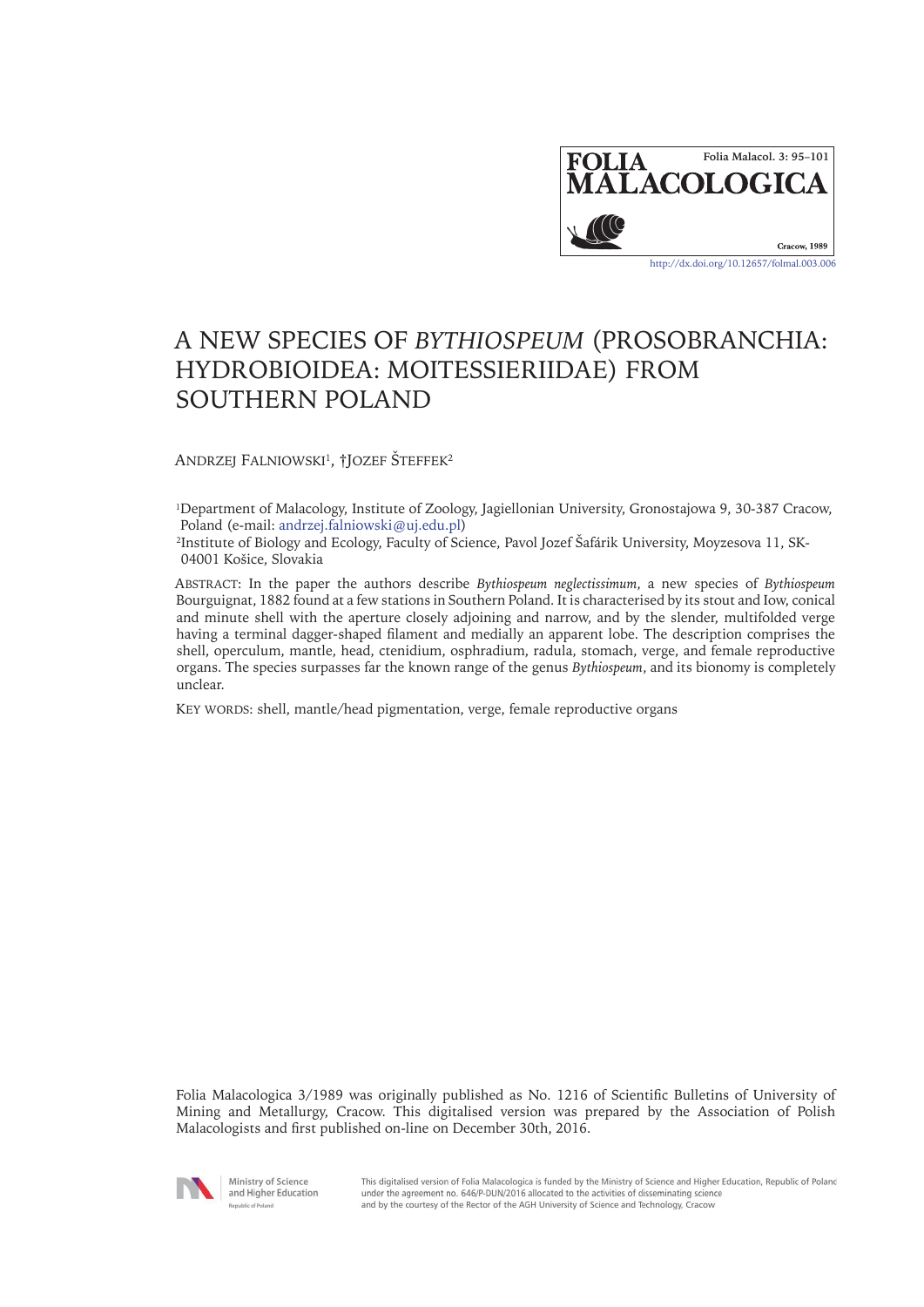Nr 1216 Folia Malaeologiea z. 3 Krak6w 1989

l,

### ANDRZEJ FALNIOWSKI AND JOZEF ŠTEFFEK

# A NEW SPECIES OF BYTHIOSPEUM (PROSOBRANCHIA: HYDROBIOIDEA: MOITESSIERIIDAE) FROM SOUTHERN POLAND

Abstract: In the paper the authors describe <u>8ythiospeum neglectis-simum</u>, a new species of <u>Bythiospeum</u> Bourguignat, 1882 found at a few stations in Southern Poland. It is characterised by its stout and low, conical and minute shell with the aperture closely adjoining and narrow, and by the slender, multifolded verge having a terminal dagger-shaped filament and medially an apparent lobe. The description comprises the shell, operculum, mantle, head, ctenidium, osphradium, radula, stomach, verge, 9nd female reproductive organs. The species surpasses far the known range of the genus <u>Bythiospeum</u>, and its bionomy is completely unclear.

#### Bythiospeum neglectissimum n. sp.

#### **DIAGNOSIS**

A species of Bythiospeum Bourguignat, 1882 with a stout and low shell With the aperture narrow and closely adjoining, and the verge slender, multifolded, terminally with a dagger-shaped filament while medially with an apparent lobe.

#### DESCRIPTION

Shell: conical and rather low and stout (Figs 1 - 6), sometimes more slender (Fig. 5). Whorls' growth regular but rapid. Body whorl broad and high, slightly variable in height. Whorls moderately convex, suture rather shallow and usually poorly marked. Whorl number: 4 1/2 - 5 1/2,



This digitalised version of Folia Malacologica is funded by the Ministry of Science and Higher Education. Republic of Poland under the agreement no. 646/P-DUN/2016 allocated to the activities of disseminating science and by the courtesy of the Rector of the AGH University of Science and Technology, Cracow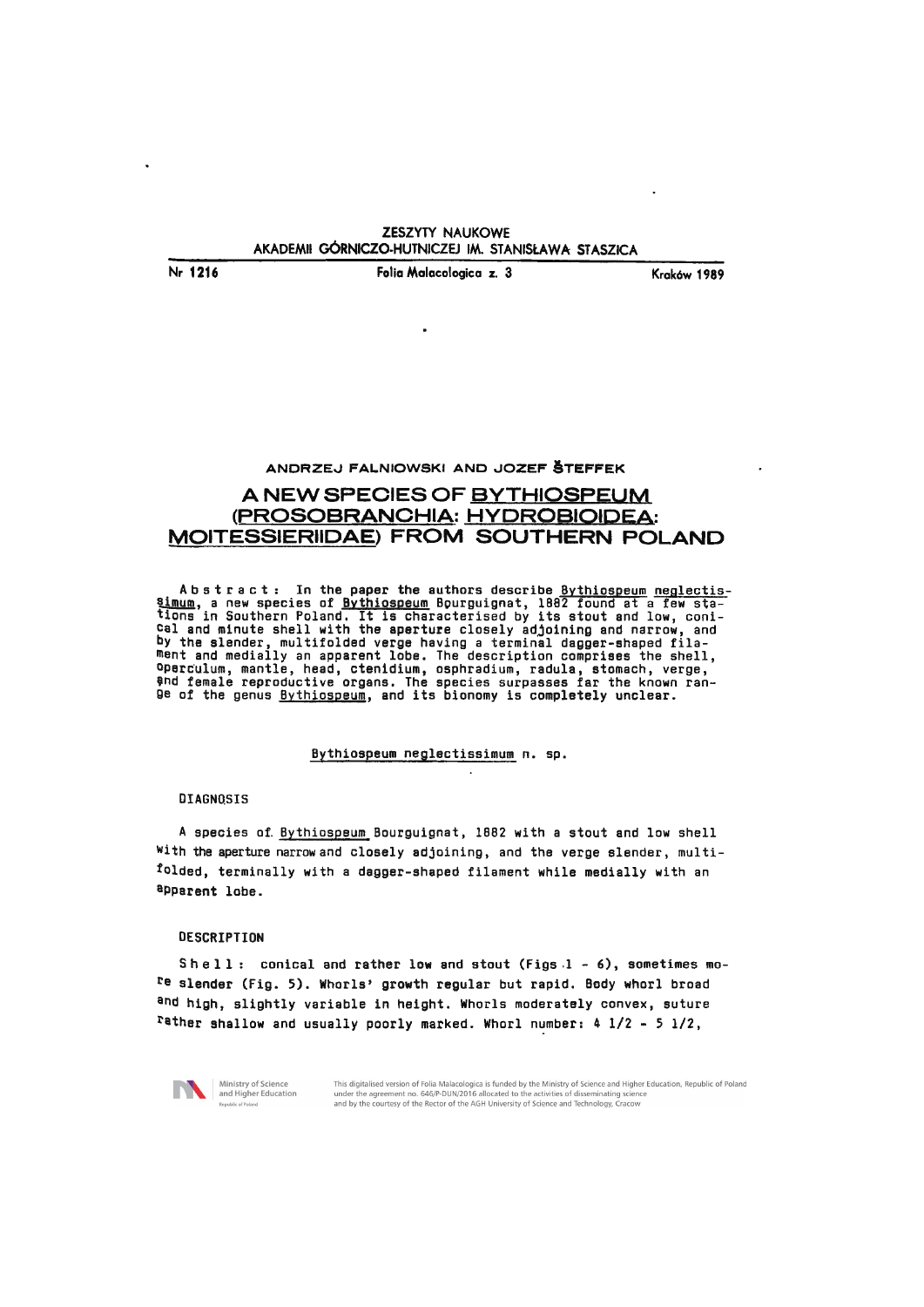

Figs l-8 - Bythiospeum neglectissimum from the locus typicus: 1 - holotyrigs i-o - <u>bythiqspedminesizes is the minitive and</u> osphradium 8 - renal and<br>pus, 2-6 - shell variability, 7 - ctenidium and osphradium 8 - renal and<br>pallial regions of female reproductive organs together with rectum, cte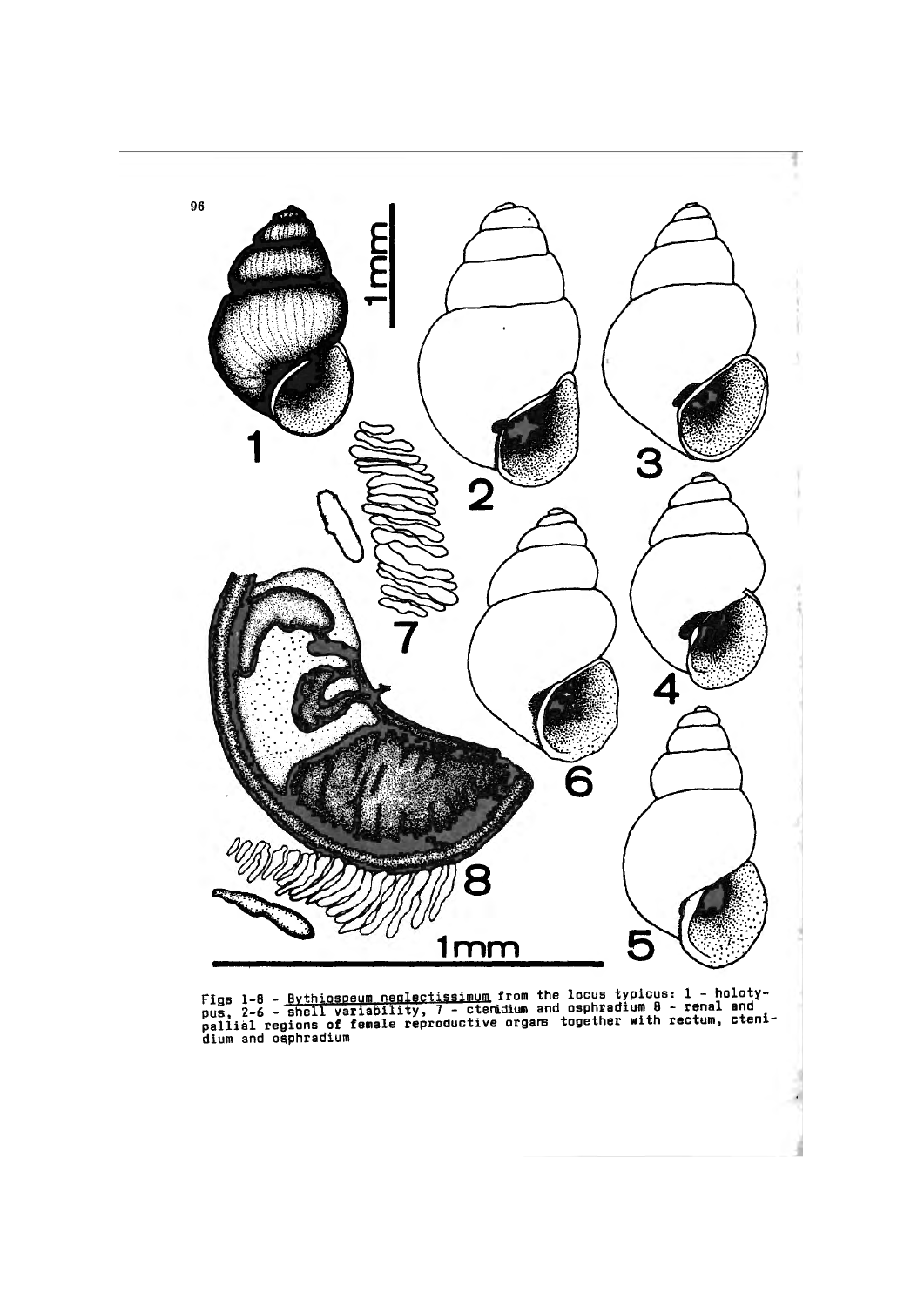<sup>97</sup>. usually about 5. Apex narrow but rather blunt. Mouth relatively small and narrow, elliptical in outline, angle in its right upper part marked rather strongly - strongly. Mouth not protruded but closely adjoining to body whorl. Peristome nearly continuous or continuous but parietal lip slightly marked. Outer lip absent. Umbilicus conspicuous and always present, although more or less trough-shaped since partly covered with parietal lip. Holotypus (Fig. 1) dimensions: shell height: 1.85 mm, shell breadth: 1.16 mm, mouth height: 0.75 mm, mouth breadth: 0.66 mm; 5 whorls. Variability range of shell dimensions: height: 1.85 - 2.31 mm, mean: 2.08 mm, standard deviation:  $0.1745$ ; breadth:  $1.12 - 1.37$  mm, mean:  $1.24$  mm, standard deviation: 0. 0930. Shell proportions slightly variable (correlation coefficient for shell height and breadth:  $\tau = 0.9041$ ). Shell yellow to brownish, translucent, dark-pigmented mantle clearly visible through shell walls. Shell surface smooth and glossy, without any conspicuous sculpture: only with very fine and slightly marked growth lines. Shell variability slight.

Operculum: conchiolin and spiral, extremely thin and transparent, nearly colourless.

Soft part external morphology: mantle on body whorl uniformly deep black; outer surface of visceral hump somehow less intensi-Vely pigmented black, pigment diluted laterally. Head (Figs 10 - 12) typically hydrobioid, with moderately long snout and rather slender tentacles. Tentacles and foot with no pigment, while snout intensively pigmented black. Head pigmentation (Figs  $10 - 12$ ), in general, composed of black and grey big spots combined with an area completely lacking pigment. Eyes very big, Proportionally twice bigger than in Bythinella.

C tenidium: typically hydrobioid (Figs  $7 - 8$ ), with 15 - 19 moderately long and straight lamellae.

0 s ph radium: long and narrow, almost straight, tube-shaped (Figs  $7 - 8$ .

Radula: resembles the radulae of Paladilhiopsis photographed by Pez-20li and Giusti (1975 and 1980). All cusps prominent, long and narrow, and **Sharp.** Central tooth formula:  $\frac{3-1}{1} - \frac{3}{1}$ , especially basal cusps as well as three central ones at tooth plate markedly long. Lateral tooth:  $1 - 1 - 3$ , domination of biggest cusp sharply marked.

Stomach : similar as drawn for Bythiospeum by Bernasconi (1985).

Verge: straight and uni-armed but with an apparent lobe on its left <sup>8</sup> ide (Fig. 13). Long and slender, proximally and medially with numerous folds, distally in the form of a long and narrow, unfolded, dagger-shaped filament. Vas deferens clearly visible inside filament. Penis length: about 0.6 mm.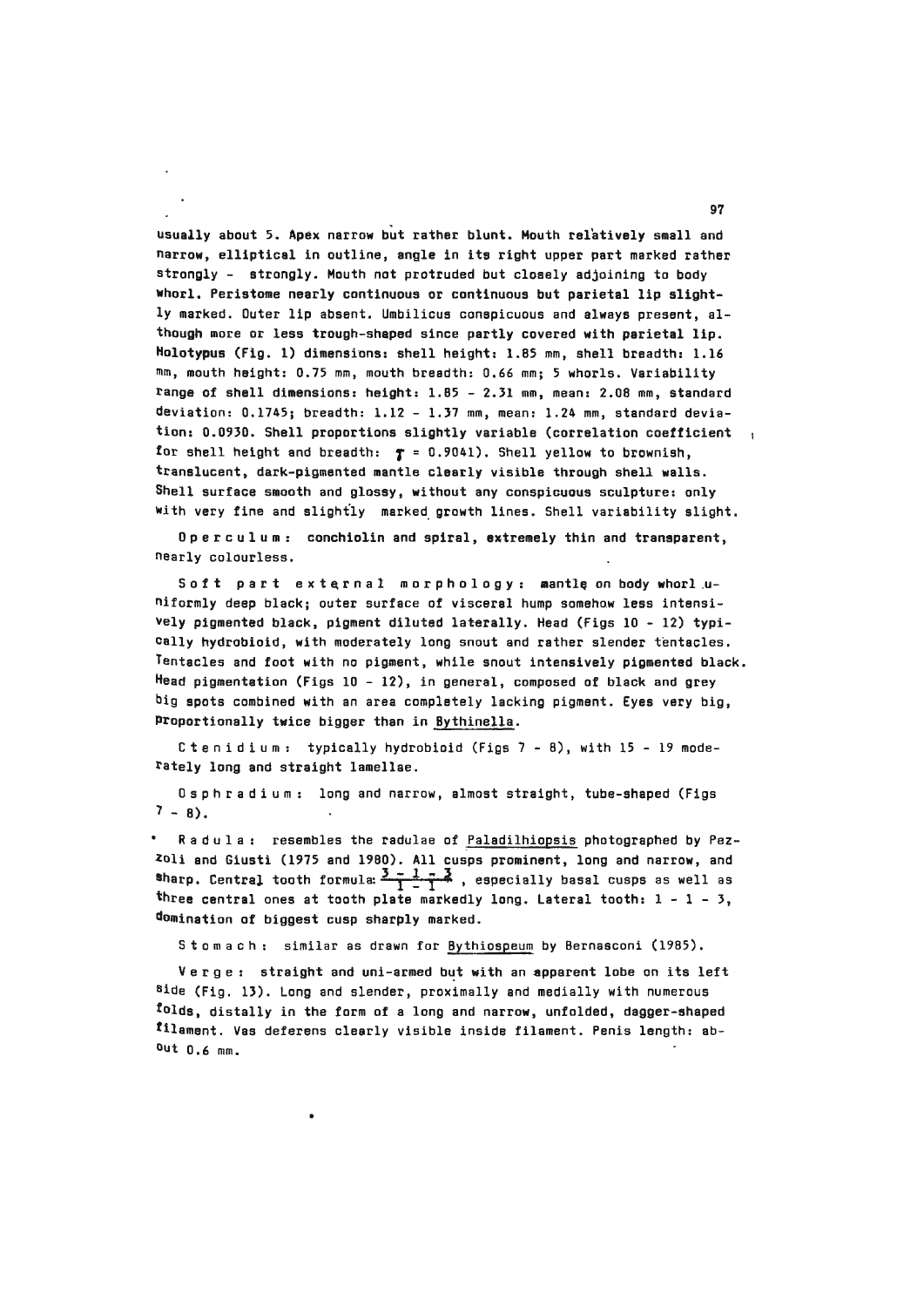

Figs 9-13 - Bythiospeum neg1ectissimum from the locus typicus: *9* - frag-....<br>ment of female reproductive organs (bc - bursa copulatrix, ov - loop of<br>oviduct, rs - receptaculum seminis), 10-12 - head habitus and pigmentation 13 - verge (not to scale)

Female reproductive organs: typical of Bythiospeum (Figs 8-9), with loop of oviduct moderately thick and prominent, bursa copulatrix big, broad and arched, and receptaculum seminis long but narrow, sacshaped (Fig. 9). Accessory gland complex about 0.7 mm long, nidamental gland sharply distinguishable from albuminoid one (Fig. 8), much better than in the other Polish Hydrobioidea (Falniowski 1987).

Derivatio nominis: from Latin: neglectum, -issimum - the most neglected, since the occurrence of any representative of the genus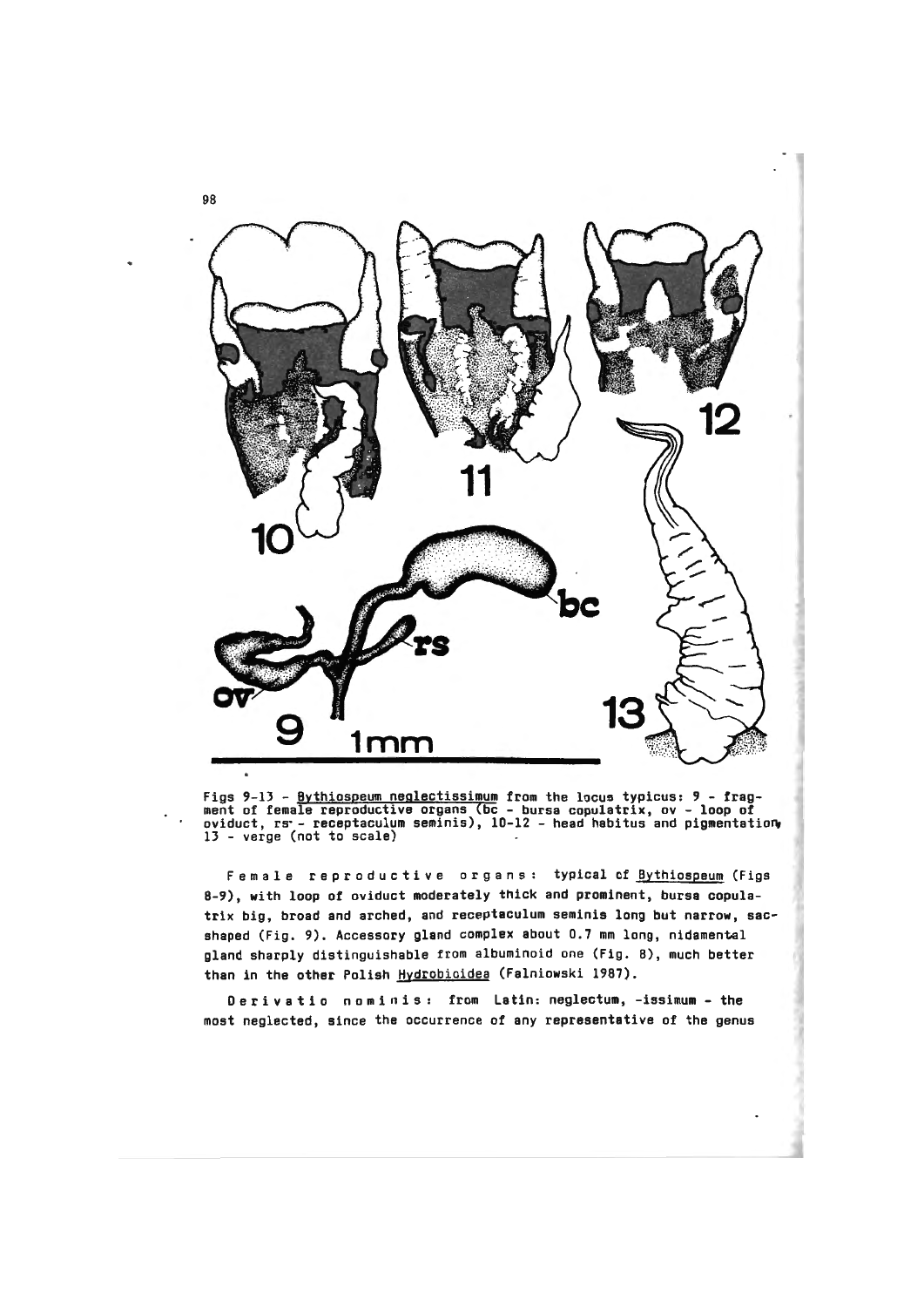$Bythiospeum in Poland and/or neighboring countries was astonishingly o-$ </u> verlooked for so long.

Locus typicus: Brama Krakowska Rocks in the Pradnik Valley, 0jców National Park. In the litter covering the ground in the close neighbourhood of the rocks, in a deciduous forest. The Prqdnik Valley is composed of Jurassic limestones.

#### MATERIAL EXAMINED, KNOWN DISTRIBUTION

The material from the locus typicus consisted of eight empty shells and nine animals still alive although dormant and desiccated. After keeping the animals for a few days in 100% humidity, the material was ready for dissection. The holotypus (Fig. 1) as well as all the paratypes, are in the collection of the Zoological Museum of Jagiellonian University, Krak6w, Poland.

Besides the locus typicus, some specimens of B. neglectissimum were found also in the Mników Valley and at Panieńskie Skały in Kraków. Both the localities are similar in character to the locus typicus.

#### **DISCUSSION**

Taxonomy: both the shell and soft part morphology and anatomy, When compared with drawings and descriptions in the literature (e. g. Gayer 1927, Balling 1965, Boaters 1971, Bernasconi 1976, 1984 and 1985, and Giusti and Pezzoli 1980) confirm the placement of the described new spe-Cies within the genus Bythiospeum. All the above data, however, confirm the species distinctness of the Polish Bythiospeum which displays several distinct character states. On the other hand, the question of the relations between this species and the qther known representatives of Bythiospeum remains open. It must also be checked if  $B$ . neglectissimum is the only Bythiospeum species occurring in Poland.

Zoogeography: the occurrence of Bythiospeum is especially note-Worthy since the closest localities of the genus are about 500 km far  ${\tt from}$  the Polish ones. This throws a new light on the distribution character of some hydrobioid gastropods.

 $E$  c o  $l$  o g  $y$  : the representatives of the genus  $B$ ythiospeum are commonly known as inhabitants of underground waters. In connection with this habitat character, they usually have the mantle slightly pigmented or even unpigmented, and rudimentary eyes.  $B.$  neglectissimum has the mantle intensively deeply pigmented black, and the eyes well developed, relatively very big. In general, the troglobiotic animals may have no eyes or enormously big ones.  $B_n$  neg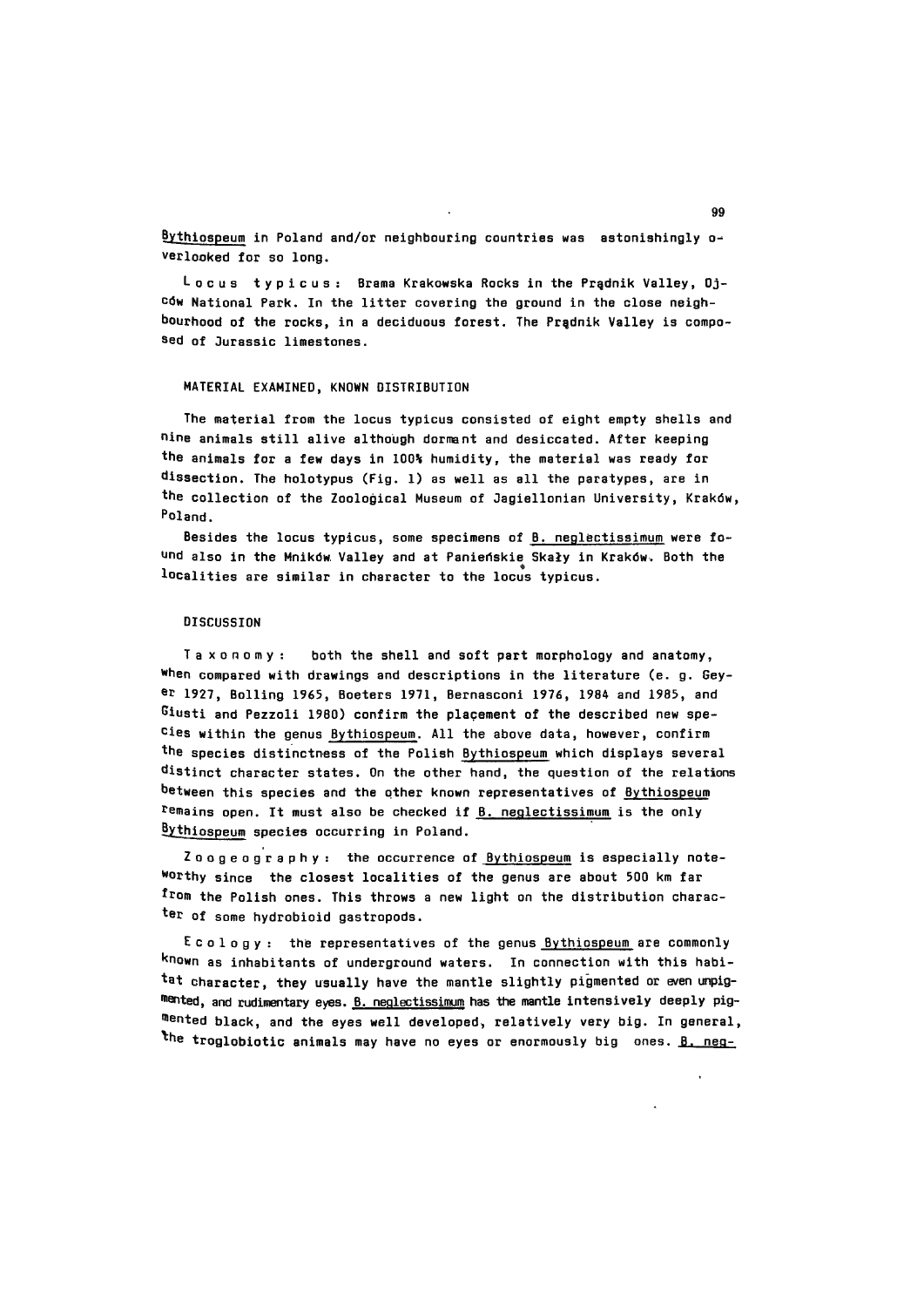lectissimum may be the latter case. Anyway, the species seems only facultatively troglobiotic. It has not been found in any spring in Poland, and all its stations known are typically terrestrial. Only some periodical water percolation might occur there, although it still has not been observed. The collected gastropods were dormant, their rectums and bursae copulatrix empty, but still alive. Hence, the bionomy of B. neglectissimum seems enigmatic and unusual, and needs further study.

#### **REFERENCES**

- BERNASCONI R. 1976. Les Hydrobides cavernicoles de Suisse at des régions<br>limitrophes VI: Anatomie de <u>Bythiospeum charpyi</u> Pal. Annls spéléol., 31: 189-191.
- BERNASCONI R. 1984. Hydrobides de France: <u>Moitessieria, Bythiospeum</u> et Hauffenia des départements Gard, Ain, Isère (Gastéropodes Prosobranches). Revue suisse Zool., 91 (1): 203-215.
- BERNASCONI R. 1985. <u>Bythiospeum</u> (<u>Mollusca</u> Gasteropoda <u>Hydrobidae</u>) de Fran-<br>ce, nouveaux ou faisant l'objet d'une révision. Revue suisse Zool., 92  $(2): 333-349.$
- 80ETERS H. D. 1971. Iglica pezzoli n. sp. und ein neues Merkmal zur Unterscheidung zwischen Bythiospeum und Paladilhia (Prosobranchia, Hydrobiidae). Arth. Moll., 101, 1/4: 169-173.
- 80LLING W. 1965. Beiträge zum Problem des Genus Bythiospeum Bourguignat.<br>Naturforschende Gesellschaft Bamberg, 40: 21-102.
- FALNIOWSKI A. 1987. Hydrobioidea of Poland (Prosobranchia: Gastropoda). Folia Malacologica, 1: 1-122.
- GAYER D. 1927. Unsere Land- und Süsswassermollusken. 3. Aufl. K. G. Lutz' Verlag, Stuttgart.
- GIUSTI F., PEZZOLI E. 1980. Gasteropodi, 2 (<u>Gastropoda</u>: Prosobranchia: Hydrobioidea, Pyrguloidea). Consiglio Nazionale delle Ricerche AQ/1/47, Guide per il riconoscimento delle specie animal! delle acque interne Italiane, 8, Verona.
- PEZZOLI E., GIUSTI F. 1975. Nuovi dati sulla distribuzione geografica e sulla posizione sistematica di <u>Paladilhia vobarnensis</u> Pezzoli e Toffoletto (Prosobranchia, Hydrobio:dea). Nautura Bresciana, Ann. Mus. Civ. St. Nat. Brescia, 12: 17-28.
- PEZZOLI E., GIUSTI F. 1980. <u>"Lartetia" concii</u> Allegretti, 1944 e <mark>"Palu-</mark> destrina" forumjuliana Pollonera, 1886, due specie sinonime dell' Arco Prealpino centro-orientale da ascrivere al genere <u>Paladilhiopsis</u> Pavlo-<br>vic, 1913 ed il problema del genere <u>Iglica</u> in Italia (<u>Prosobranchia,</u><br>Hydrobioidea). Boll. Malacologico, 16, 3-4: 53-78.

Andrzej Falniowski Institute of Zoology Jagiellonian University<br>ul. M. Karasia 6 30-060 Krak6w, Poland

Jozef §teffek Ust. Exp. Biol. a Ekol. SAV Obrancov Mieru 3 CS-814 34 Bratislava, Czechoslovakia

100